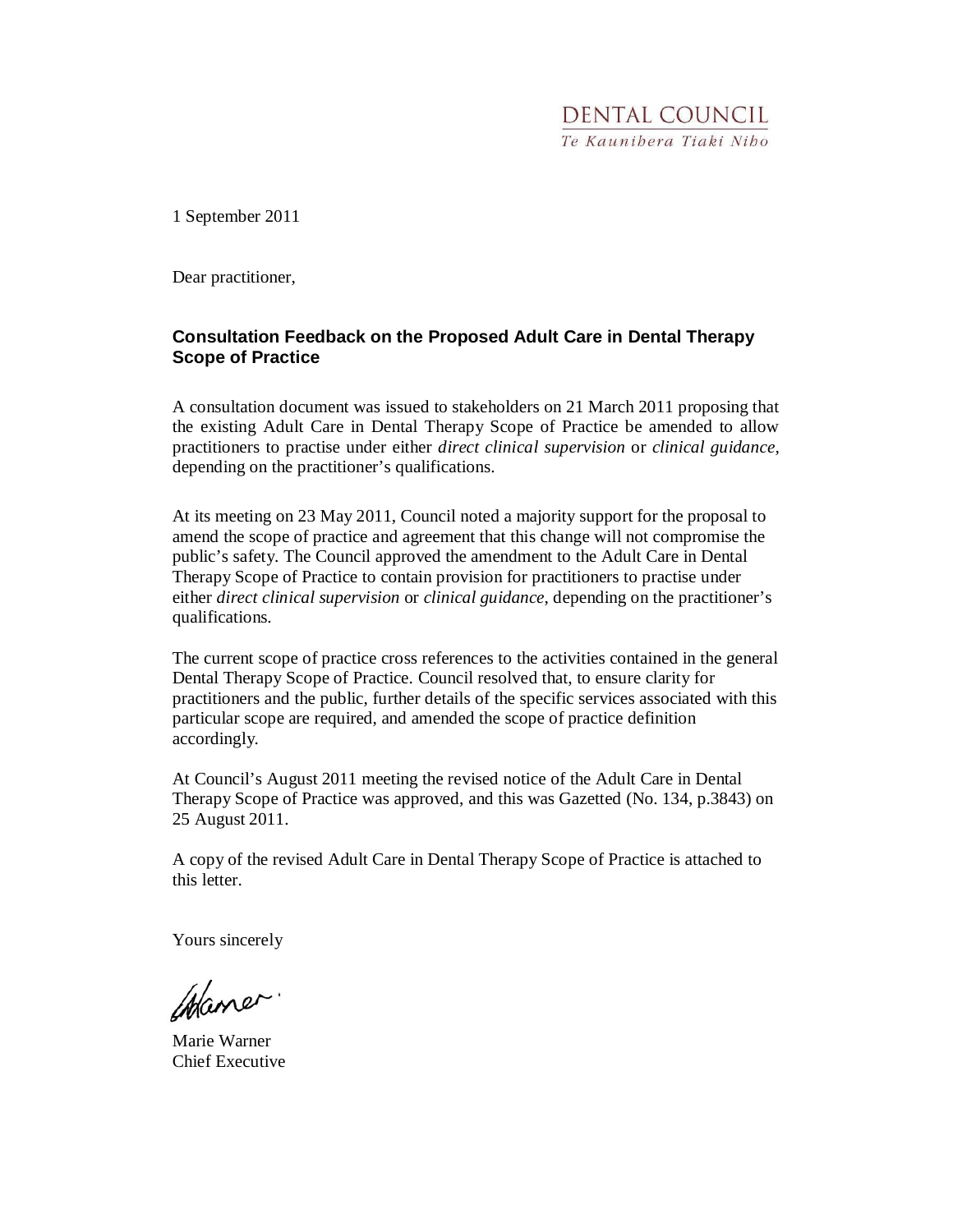## Notice of Replacement of Scope of Practice and Prescribed **Qualifications**

Pursuant to sections 11 and 12 of the Health Practitioners Competence Assurance Act 2003, this notice is issued by the Dental Council.

**The following replaces the scope of practice for the "Scope for Adult Care in Dental Therapy Practice" in the notice published in a Supplement to the New Zealand Gazette, 20 May 2005, No. 81, at page 1938 and the prescribed qualifications for the "Scope for Adult Care in Dental Therapy Practice" in the notice published in the New Zealand Gazette, 11 December 2008, No. 192, at page 5104.** 

### **Dental Therapy**

#### *Scope for Adult Care in Dental Therapy Practice*

The provision of oral health assessment, treatment, management and prevention services; within the general dental therapy scope of practice; for adult patients aged 18 years and older that, depending on the dental therapist's qualifications, is provided in a team situation under direct clinical supervision<sup>1</sup> or the clinical guidance<sup>2</sup> of a practising dentist/s or dental specialist/s. Disease prevention and oral health promotion and maintenance are core activities.

### **Prescribed Qualifications**

### *Prescribed qualifications for practising under clinical guidance:*

- Certificate in Dental Therapy (issued by the Department of Health or a New Zealand educational institution); registration in the Scope of General Dental Therapy practice and a Dental Council accredited qualification in adult dental therapy practice<sup>3</sup>; or
- Diploma in Dental Therapy (issued by a New Zealand educational institution); registration in the Scope of General Dental Therapy practice and a Dental Council accredited qualification in adult dental therapy practice; or
- Bachelor of Health Science (Endorsement in Dental Therapy), University of Otago; registration in the Scope of General Dental Therapy practice and a Dental Council accredited qualification in adult dental therapy practice; or

 $\overline{a}$ 

<sup>1</sup> **Direct clinical supervision** means the clinical supervision provided to a dental therapist by a practising dentist or dental specialist when the dentist is present on the premises at the time the dental therapy work is carried out.

<sup>2</sup> **Clinical guidance** means the professional support and assistance provided to a dental therapist by a practising dentist or dental specialist as part of the provision of overall integrated care to the adult patient group. Dental therapists and dentists/specialists normally work from the same premises providing a team approach. Clinical guidance may be provided at a distance but appropriate access must be available to ensure that the dentist or specialist is able to provide guidance and advice, when required and maintain general oversight of the clinical care outcomes of the adult patient group.

<sup>3</sup> Currently no training programmes have been accredited.